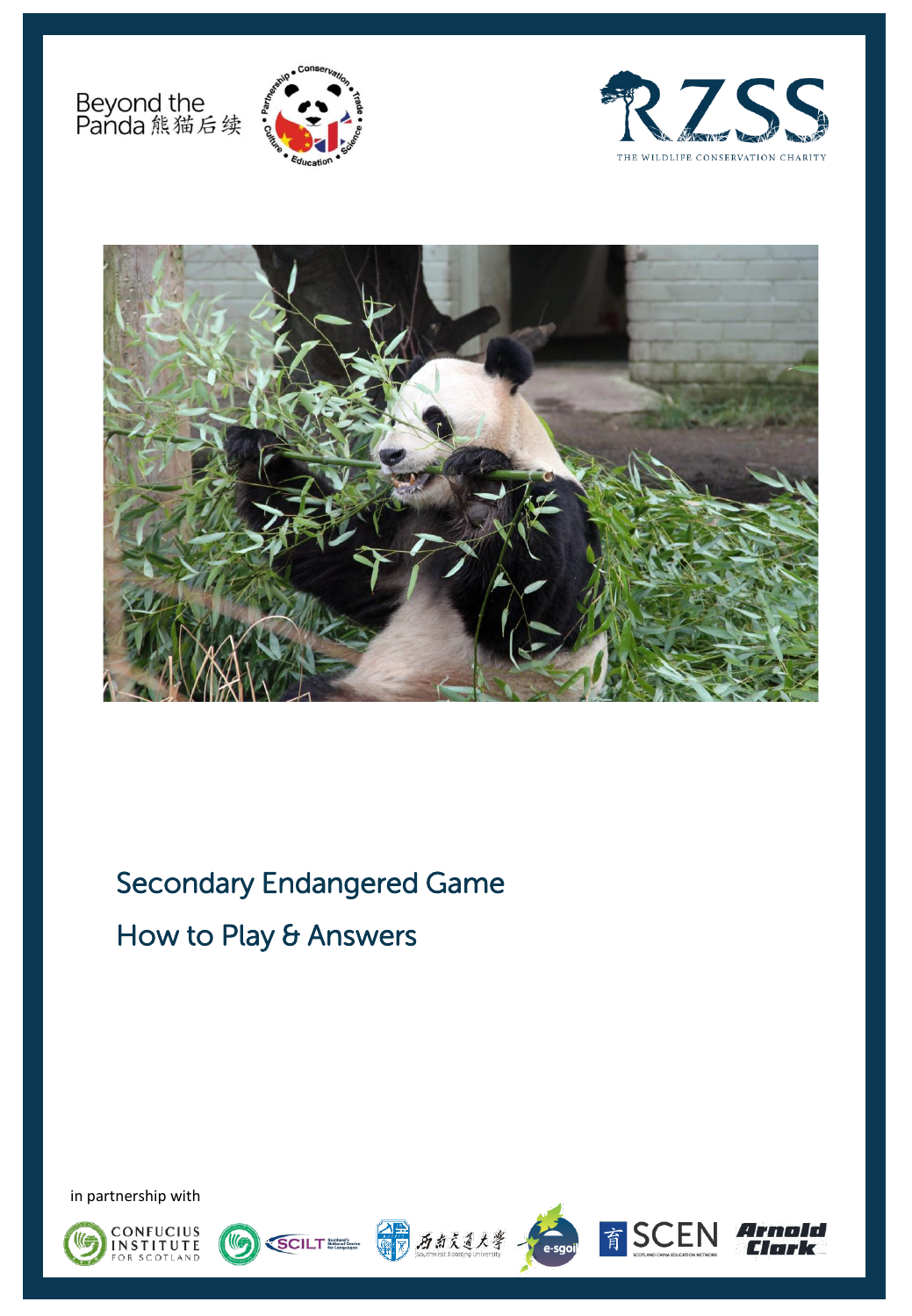# Secondary Endangered Species Game

This board game introduces four Chinese animals – Amur tiger, Steller's sea eagle, Sichuan bharal and the giant panda. It includes challenge cards to discover facts and threats facing these animals and uses the Mandarin translations to investigate some common Chinese vocabulary.

#### Contents:

Endangered Species Game Board Amur tiger fact, threat & language challenges (5) Sea eagle fact, threat & language challenges (5) Bharal fact, threat & language challenges (5) Giant panda fact, threat & language challenges (5)

#### **Required:**

dice playing pieces 20 white conservation counters 12 red threat counters



#### How to play:

Each player chooses a colour playing piece.

Each player takes it in turn to roll the dice and move the relevant number of spaces. Follow any instructions which are given on the game board.

If a player lands on an 'enter an animal pathway' square, the player rolls the dice again and enters the pathway leading from it, shown by the direction of the red arrow.

If a player lands on a 'THREAT' square, the player takes one of the related animal threat challenges and discusses the challenge with the other players. The player can collect a red conservation counter. Each time a player lands on an animal THREAT square, a different THREAT challenge should be taken. There are 3 THREAT challenges for each animal. If all THREAT challenges for that animal have been taken, continue play. [Game ends when all 12 THREAT challenges have been completed.]

If a player lands on a 'FACT' square, the player takes the FACT challenge of the related animal. Each player should try to name a different one each time someone takes the challenge.

If a player lands on a 'LANGUAGE' square, the player takes the LANGUAGE challenge of the related animal. Each player should try to name a different word each time someone takes the challenge.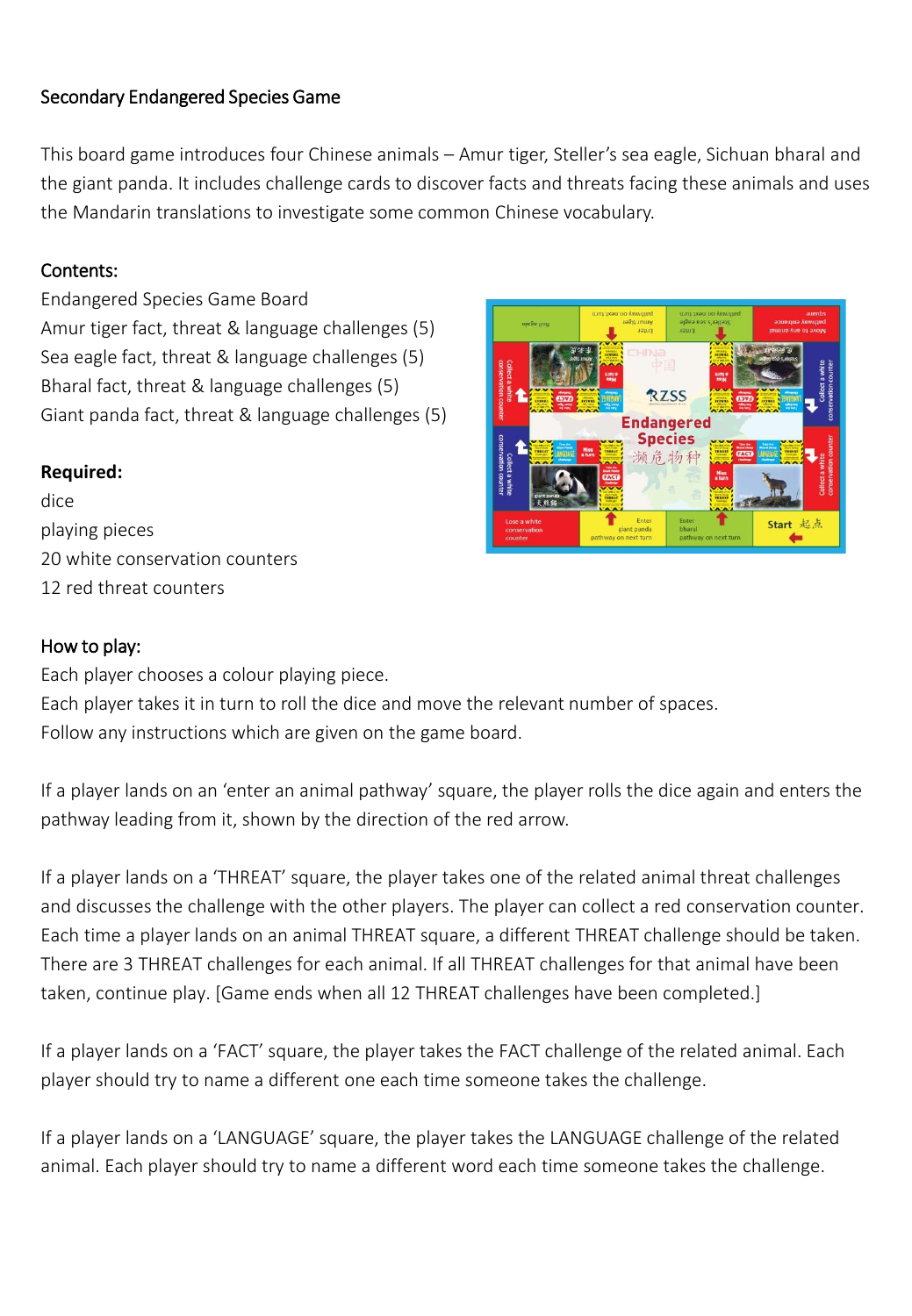# Secondary Endangered Species Game

## How to Play continued:

A player stays on the animal pathway for consecutive turns until they have passed through. On completing an animal pathway, the player collects a white conservation counter.

Players can enter the same animal pathway any number of times within the game as long they have either landed on the relevant entrance square or on the 'Move to any animal pathway entrance square'.

### The lesson outcomes of the game:

- to recognise some complex and unfamiliar Mandarin phrases and demonstrate the relationship to more common and familiar vocabulary
- revision for the following vocabulary compass directions; words and characters with the radical shān 山; common adjectives; words relating to water
- to know and understand some of the threats animals face in the wild today
- to explore ways in which we can contribute to conserving our world and its wildlife

The game ends either after a specific time limit or when all THREAT challenges have been completed and therefore all 12 red conservation counters have been collected.

The player with the most counters can be declared the winner.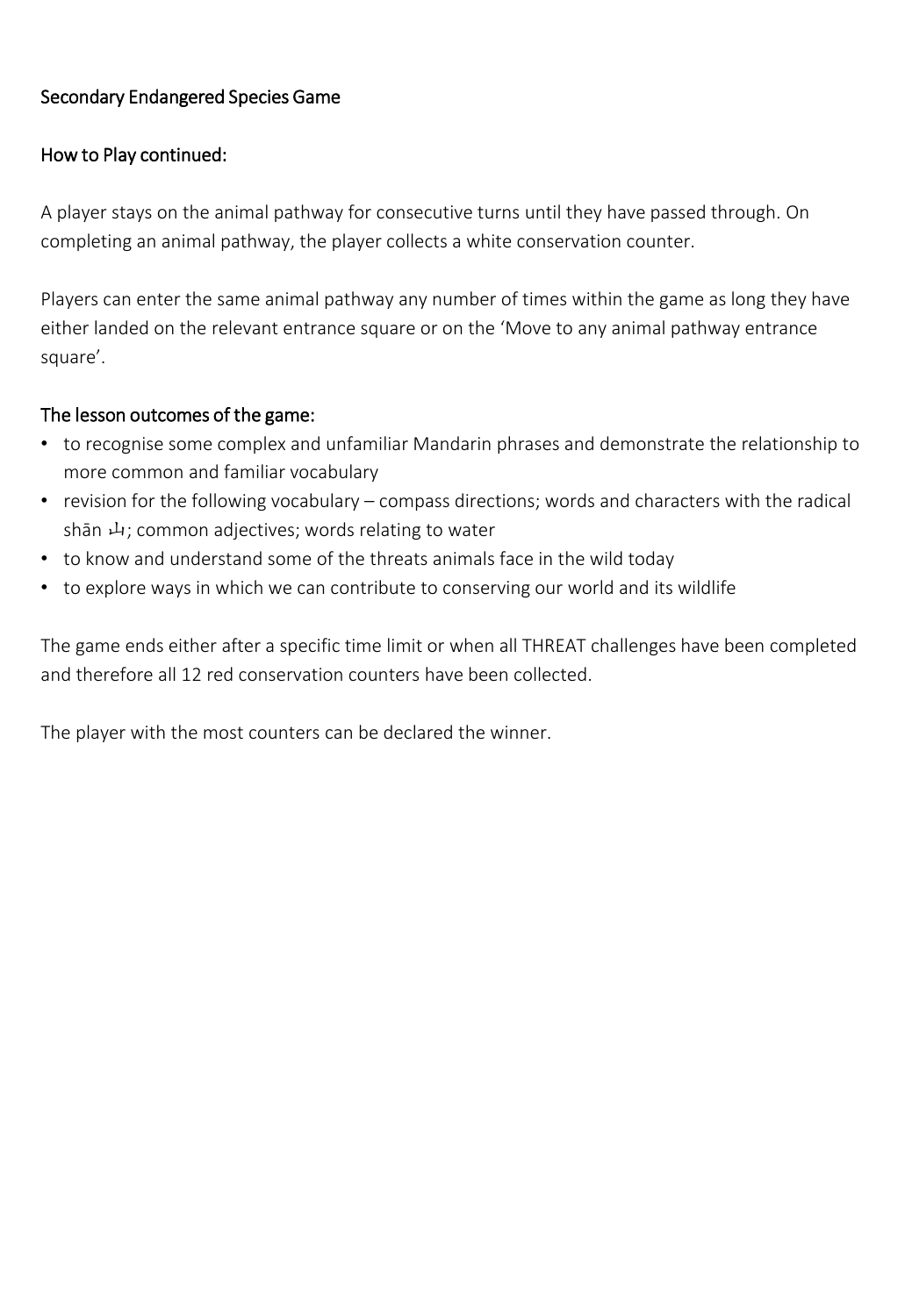| east      | dōng    | 东  |
|-----------|---------|----|
| south     | nán     | 南  |
| west      | XĪ      | 西  |
| north     | běi     | 北  |
| northeast | dōngběi | 东北 |
| southeast | dōngnán | 东南 |
| northwest | xīběi   | 西北 |
| southwest | xīnán   | 西南 |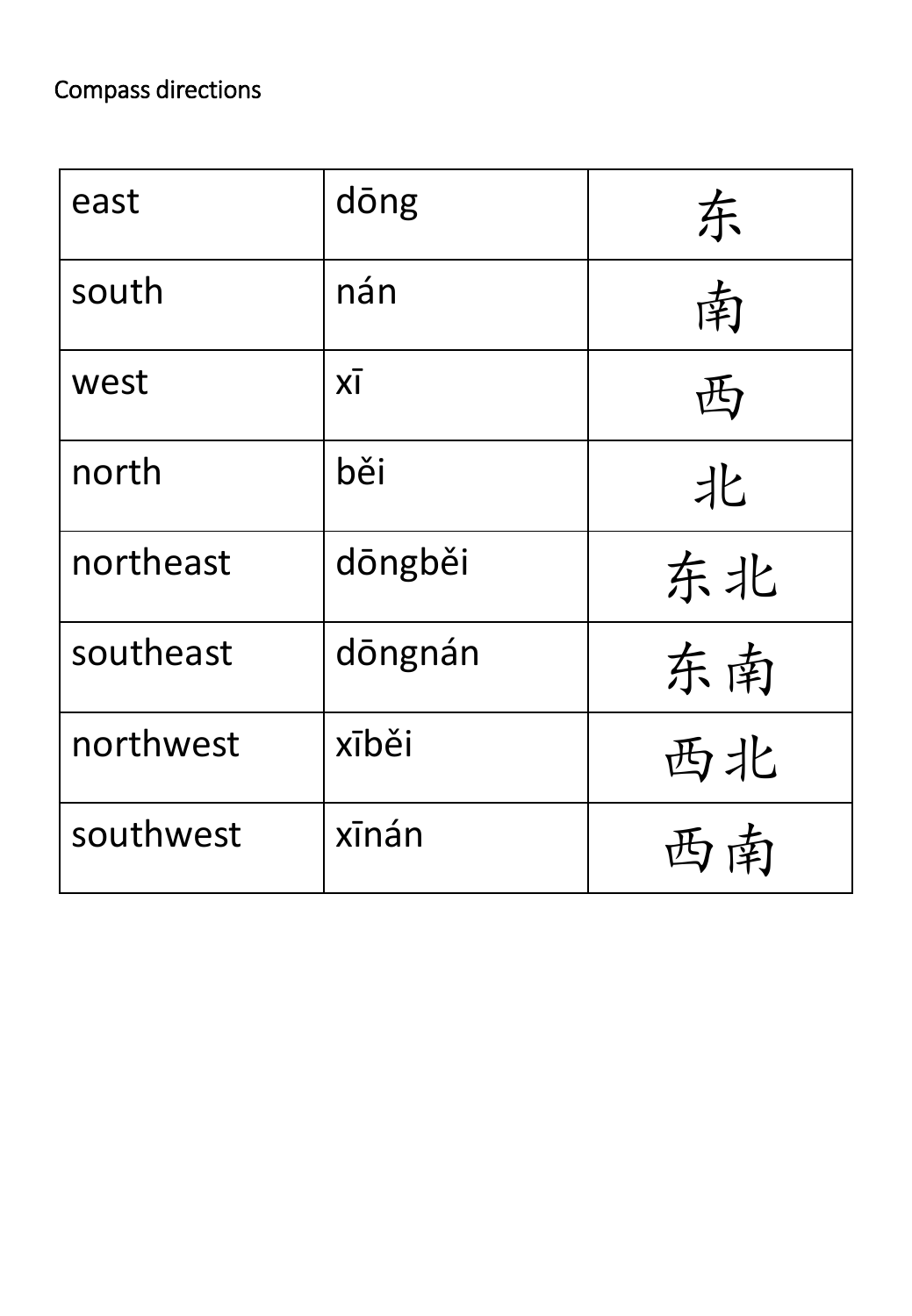# Examples - words with radical shān 山

| mountain  | shān | 山 |
|-----------|------|---|
| island    | dǎo  | 岛 |
| hillock   | gāng | 岗 |
| peak      | fēng |   |
| gorge     | xiá  | 峡 |
| mist      | lán  | 岚 |
| exit      | chū  | 出 |
| years old | suì  | 岁 |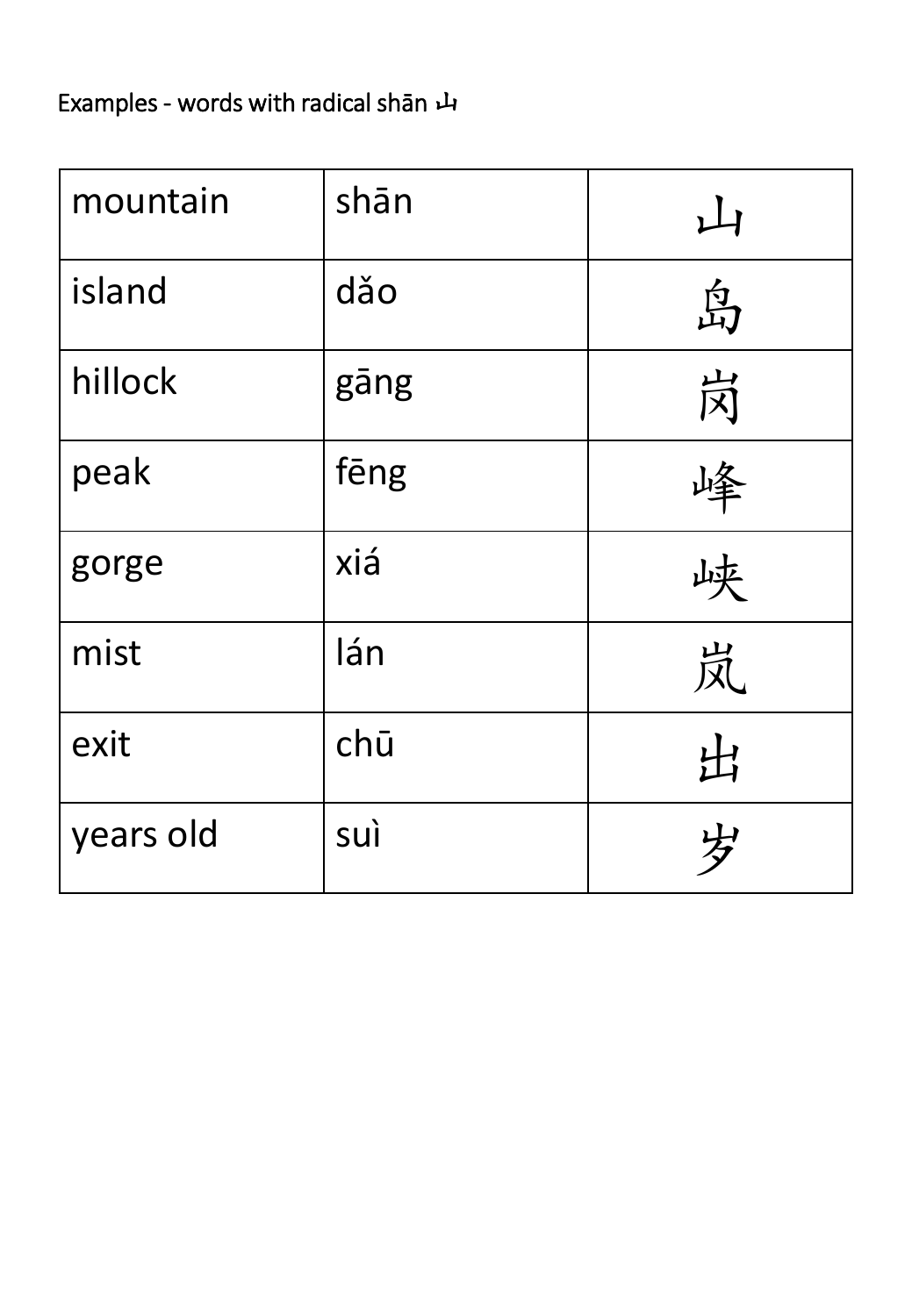# Examples - common adjectives

| big   | dà    | 大 |
|-------|-------|---|
| small | xiǎo  | 小 |
| long  | cháng | 长 |
| short | duǎn  | 短 |
| thin  | báo   | 薄 |
| fat   | pàng  | 胖 |
| high  | gāo   | 高 |
| low   | dī    |   |